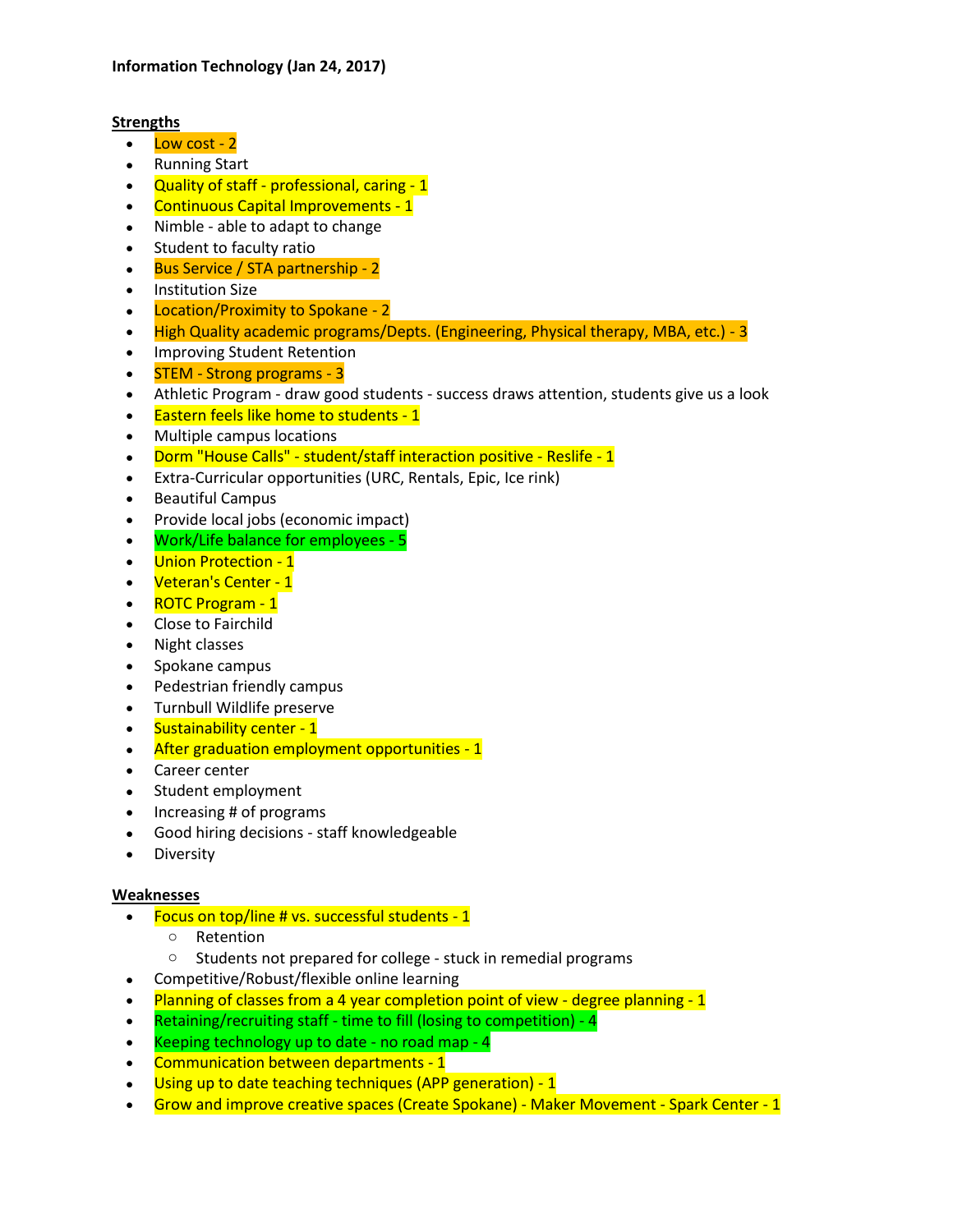# **Information Technology (Jan 24, 2017)**

- Reliable classroom Technology 1
- Tech standards 2
- Training/professional development for staff 2
- Trust 2
- Respect 2
- Change adoption people/process 5
	- o Change is top down no explanation of Why quality of information poor
- Student experience commuter campus challenge of building culture

#### **Opportunities**

- Media Coverage of Athletics 3
- Regional cultural programs Get Lit
- Inland NW geographic center Economic small town benefits
- Running Start, Early Head Start, Online learning, Summer programs/camps 3
- International students
- Image Improvement/Branding 1
- Technology Facilitate student success
- Professional opportunity career paths
- Blogging
- Partnerships business other institutions internships ++ funding/academic Cheney community 1
- Celebrate successes advertise academic strengths 2
- Good support system for first year students expand on that
- Improve virtual footprint/remote learning
- Continued improvement in retention gradations rates
- Formalize bring your own device improve
- More technical opportunities for students
- Become Research institution more funding opportunities
- Leverage student tech strengths present more opportunities
- Road infrastructure improvement is. 904 lane/Safety

# **Threats**

- Always doing the same thing because we've always done it this way 1
- WSU (external competition) 3
- State funding (political)
- Security (Technical, physical)
- Castle building 2
- Change for sake of change
- Natural disasters
- Strategic plan does it resonate w/staff and faculty 1
- $\cdot$  State funding competition for \$\$ 1
- Global economy
- On-line college/our on-line strategy (lack thereof) 7
- Identify future trends in employment
- Rising cost of attending college/completing degree 1
- Time to graduate from first year
- Social Media, grape vine/gossip, alternate facts 1
- 2-year degree focus at national level
- Industry competition for staff potential higher wages luring staff away